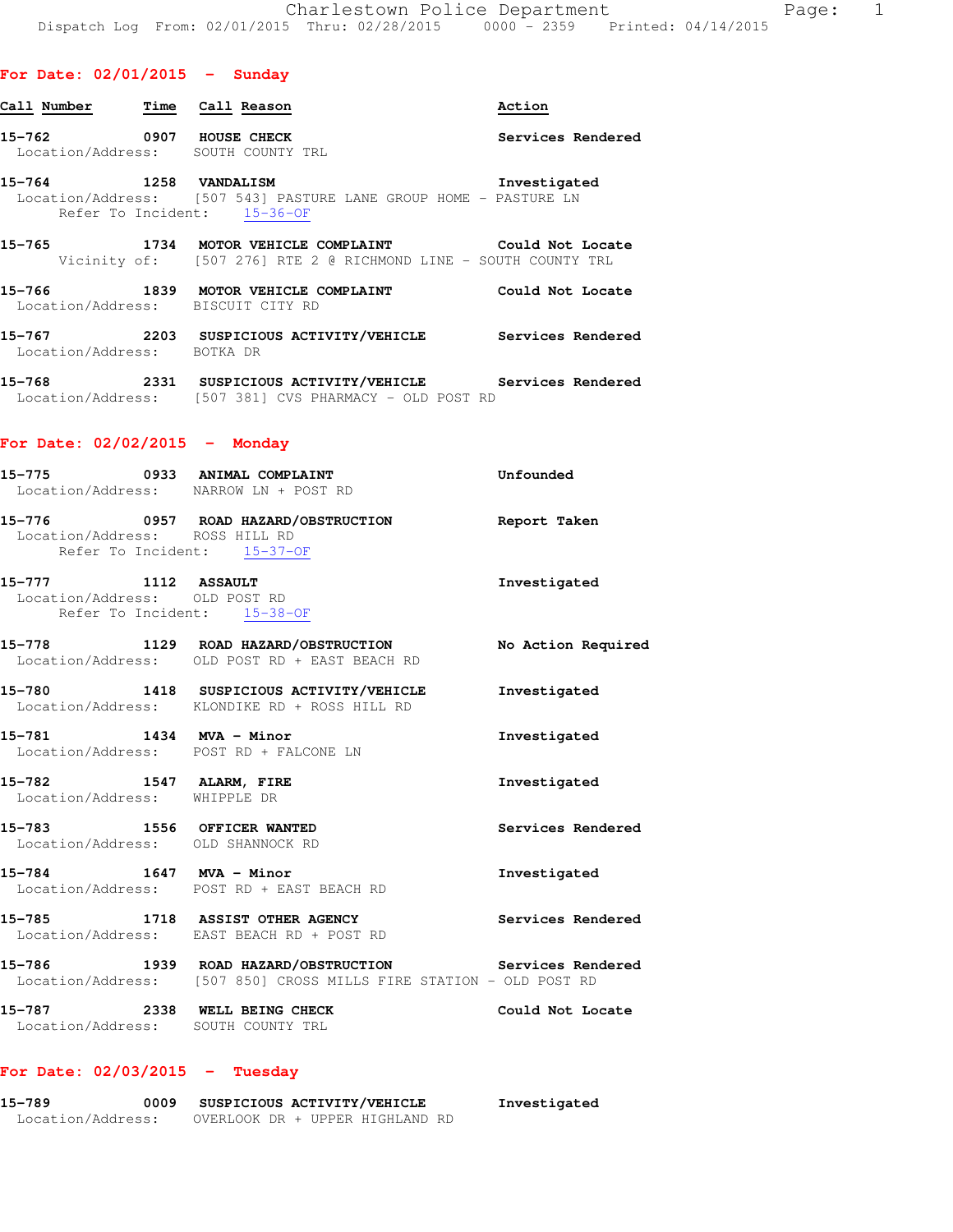| Location/Address: OLD COACH RD                                | 15-795 0353 ROAD HAZARD/OBSTRUCTION Removed Hazard                                                                           |                         |
|---------------------------------------------------------------|------------------------------------------------------------------------------------------------------------------------------|-------------------------|
|                                                               | 15-796 0842 TRAFFIC CONTROL Services Rendered<br>Location/Address: [507 19] CHARLESTOWN ELEMENTARY SCHOOL - CAROLINA BACK RD |                         |
|                                                               | 15-798 1049 TRAFFIC CONTROL<br>Location/Address: POST RD + EAST BEACH RD                                                     | No Action Required      |
| Vicinity of: OLD POST RD                                      | 15-800 1145 ROAD HAZARD/OBSTRUCTION Thvestigated                                                                             |                         |
| Location/Address: OLD MILL RD                                 | 15-801 1311 ASSIST CITIZEN                                                                                                   | Services Rendered       |
| Location/Address: OLD SHANNOCK RD                             | 15-802 1400 ROAD HAZARD/OBSTRUCTION Could Not Locate                                                                         |                         |
| Location/Address: CAROLINA BACK RD                            | 15-804 1507 ALARM, BURGLAR                                                                                                   | <b>False Alarm</b>      |
|                                                               | 15-805 1514 ROAD HAZARD/OBSTRUCTION Investigated<br>Location/Address: POST RD + WEST BEACH RD                                |                         |
| 15-806 1522 ALARM, FIRE                                       | Location/Address: COVE POINT EAST RD                                                                                         | <b>False Alarm</b>      |
| 15-808 1625 DISABLED MV<br>Location/Address: SOUTH COUNTY TRL |                                                                                                                              | Investigated            |
|                                                               | 15-809 1644 MOTOR VEHICLE STOP<br>Location/Address: OLD SHANNOCK RD + GARDENIA DR                                            | <b>Warning Issued</b>   |
| 15-811 2013 HOUSE CHECK<br>Location/Address: EAST BEACH RD    |                                                                                                                              | Building Checked/Secure |
|                                                               | 15-812 2048 MOTOR VEHICLE STOP <b>Warning Issued</b><br>Location/Address: CAROLINA BACK RD + ALTON CAROLINA RD               |                         |
|                                                               | 15-813 2054 MOTOR VEHICLE STOP 6 Warning Issued<br>Location/Address: ALTON CAROLINA RD + HILLTOP DR                          |                         |

**15-815 2152 DISTURBANCE/Music/Noise Investigated**  Location/Address: [507 275] RTE 1 @ WESTERLY LINE - POST RD

## **For Date: 02/04/2015 - Wednesday**

**15-822 0559 MVA - Minor Report Taken**  Location/Address: [507 261] RTE 1 @ STATE GARAGE - POST RD Refer To Accident: 15-21-AC

**15-824 0934 TRAFFIC CONTROL Services Rendered**  Location/Address: POST RD + TAMANACO DR

**15-825 0958 SUSPICIOUS ACTIVITY/VEHICLE Investigated**  Location/Address: WOODCOCK TRL

**15-826 1238 MVA - Minor Investigated**  Location/Address: [507 38] CHARLESTOWN POST OFFICE - OLD POST RD Refer To Accident: 15-22-AC

**15-827 1518 ANIMAL COMPLAINT Could Not Locate**  Location/Address: POST RD + ROSS HILL RD

**15-828 1614 MOTOR VEHICLE STOP Warning Issued**  Location/Address: SOUTH SHORE - POST RD

**15-829 1807 SERVE SUMMONS Services Rendered**  Location/Address: PROSSER TRL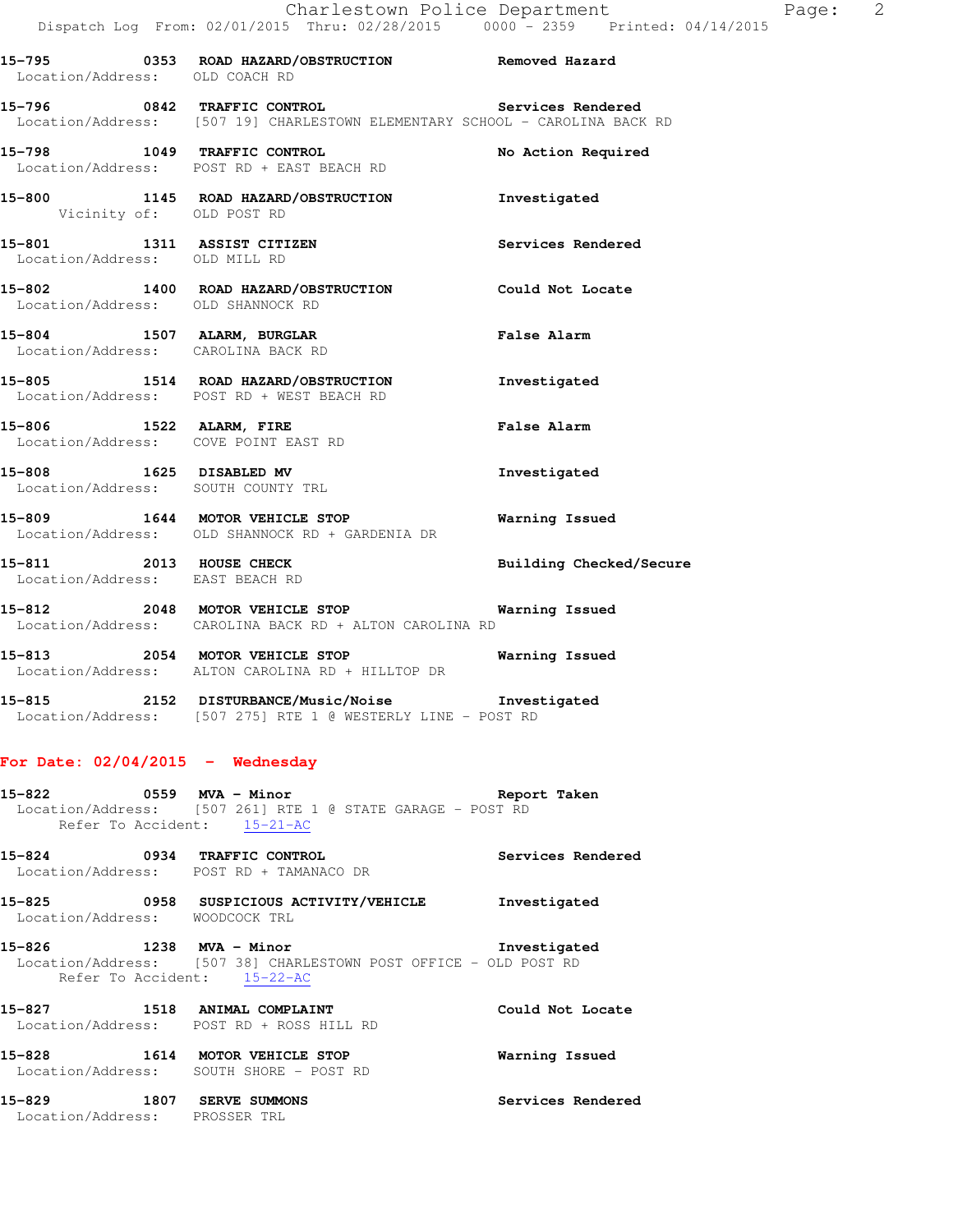| 15-830            | 1921 | SUSPICIOUS ACTIVITY/VEHICLE | Investigated   |
|-------------------|------|-----------------------------|----------------|
| Location/Address: |      | KLONDIKE RD                 |                |
| 15–832            | 2012 | MOTOR VEHICLE STOP          | Warning Issued |
| Location/Address: |      | SOUTH COUNTY TRL + BOTKA DR |                |

**15-834 2055 MOTOR VEHICLE STOP Warning Issued**  Location/Address: ALTON CAROLINA RD + HILLTOP DR

#### **For Date: 02/05/2015 - Thursday**

- **15-845 0829 TRAFFIC CONTROL Services Rendered**  Location/Address: CHARLESTOWN ELEMENTERY SCHOOL - CAROLINA BACK RD
- **15-846 1030 TRAFFIC CONTROL Services Rendered**  Location/Address: SOUTH COUNTY TRL + SHANNOCK RD
- **15-847 1202 MOTOR VEHICLE STOP Warning Issued**  Location/Address: WEST BEACH RD + SEA BREEZE AVE
- **15-848 1236 ROAD HAZARD/OBSTRUCTION Removed Hazard**  Location/Address: OLD POST RD
- **15-849 1307 ROAD HAZARD/OBSTRUCTION Investigated**  Location/Address: ALLEN'S COVE RD
- **15-850 1317 MOTOR VEHICLE COMPLAINT Services Rendered**  Location/Address: POST RD + GENERAL STANTON LN
- **15-851 1438 POLICE INFORMATION Report Taken**  Location/Address: [507 642] CHARLESTOWN POLICE DEPARTMENT - OLD POST RD Refer To Incident: 15-39-OF
- **15-852 1446 MVA Minor Report Taken**  Location/Address: SHANNOCK RD + SOUTH COUNTY TRL Refer To Accident: 15-23-AC
- **15-853 1611 MOTOR VEHICLE STOP Warning Issued**  Location/Address: POST RD + KING'S FACTORY RD
- **15-854 1618 WELL BEING CHECK Investigated**  Location/Address: KING'S FACTORY RD Refer To Incident: 15-40-OF
- **15-855 1720 MOTOR VEHICLE STOP Warning Issued**  Location/Address: OLD SHANNOCK RD
- **15-856 1748 TRANSPORT Services Rendered**  Location/Address: [507 642] CHARLESTOWN POLICE DEPARTMENT - OLD POST RD
- **15-857 2020 ANIMAL COMPLAINT Services Rendered**  Location/Address: SHUMANKANUC HILL RD
- **15-858 2114 MOTOR VEHICLE STOP Warning Issued**  Vicinity of: BOTKA DR

# **For Date: 02/06/2015 - Friday**

- **15-868 0448 POLICE INFORMATION Services Rendered**  Location/Address: [507 642] CHARLESTOWN POLICE DEPARTMENT - OLD POST RD **15-869 0815 TRAFFIC CONTROL Services Rendered**  Location/Address: [507 19] CHARLESTOWN ELEMENTARY SCHOOL - CAROLINA BACK RD **15-871 0843 MOTOR VEHICLE COMPLAINT Taken/Refered to Other**  Vicinity of: [507 270] RTE 1 @ BURLINGAME - POST RD **15-872 1036 COMPLAINT Investigated**
- Location/Address: OLD POST RD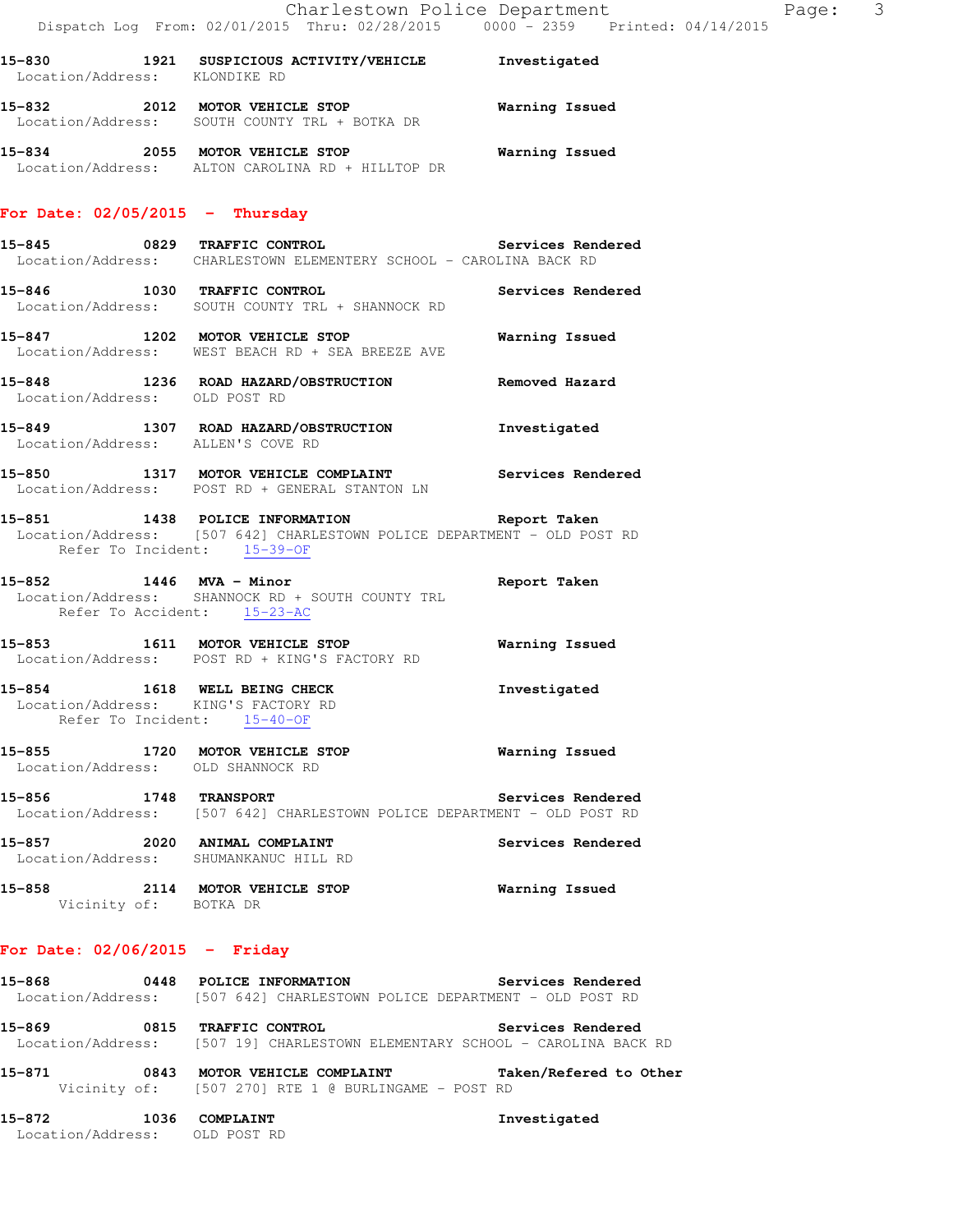**15-875 1425 DISABLED MV Services Rendered**  Location/Address: POST RD + FALCONE LN **15-876 1546 ANIMAL COMPLAINT Report Taken**  Location/Address: [507 881] CHARLESTOWN ANIMAL SHELTER - SAND HILL RD Refer To Summons: 15-14-AR Summons: IACUELE, NORMAN A Address: 25 NARRAGANSETT TRL CHARLESTOWN, RI Age: 37 Charges: MISTREATMENT OF ANIMALS Refer To Incident: 15-41-OF **15-877 1741 DISABLED MV No Action Required**  Location/Address: POST RD + SOUTH COUNTY TRL **15-878 1803 SUSPICIOUS ACTIVITY/VEHICLE Investigated**  Location/Address: OLD MILL RD **15-880 2017 SUSPICIOUS ACTIVITY/VEHICLE Could Not Locate**  Location/Address: [507 252] GENERAL STANTON INN - OLD POST RD **15-881 2210 ANIMAL COMPLAINT Could Not Locate**  Location/Address: SOUTH COUNTY TRL **15-883 2255 ANIMAL COMPLAINT Taken/Refered to Other**  Location/Address: SOUTH COUNTY TRL **15-885 2331 SUSPICIOUS ACTIVITY/VEHICLE No Action Required** 

# **For Date: 02/07/2015 - Saturday**

| 15-890            |  | 0611 MOTOR VEHICLE STOP |  |                                     |  | Warning Issued |  |
|-------------------|--|-------------------------|--|-------------------------------------|--|----------------|--|
| Location/Address: |  |                         |  | SOUTH COUNTY TRL + CAROLINA BACK RD |  |                |  |

Location/Address: [507 88] EAST WEST MARKET - POST RD

**15-891 0954 ALARM, BURGLAR Building Checked/Secure**  Location/Address: [507 76] DOWNEY WEAVER POST - WHIPPLE DR

**15-893 1127 DISABLED MV Services Rendered**  Location/Address: SANCTUARY RD

**15-895 1151 ALARM, BURGLAR Building Checked/Secure**  Location/Address: NOKA LN

**15-897 1348 ASSIST CITIZEN Services Rendered**  Location/Address: SUNSET DR

**15-899 1710 MOTOR VEHICLE STOP Warning Issued**  Location/Address: OLD SHANNOCK RD

**15-901 2231 DISABLED MV Investigated**  Vicinity of: [507 19] CHARLESTOWN ELEMENTARY SCHOOL - CAROLINA BACK RD

# **For Date: 02/08/2015 - Sunday**

**15-908 0410 SUSPICIOUS ACTIVITY/VEHICLE Investigated**  Location/Address: [507 36] CHARLESTOWN MINI-SUPER - OLD POST RD **15-912 1754 ASSIST OTHER POLICE DEPT Services Rendered**  Location/Address: BOTKA DR **15-913 2057 OFFICER WANTED Investigated**  Location/Address: BUTTER LN

# **For Date: 02/09/2015 - Monday**

**15-922 1200 TRAFFIC CONTROL Citation Issued**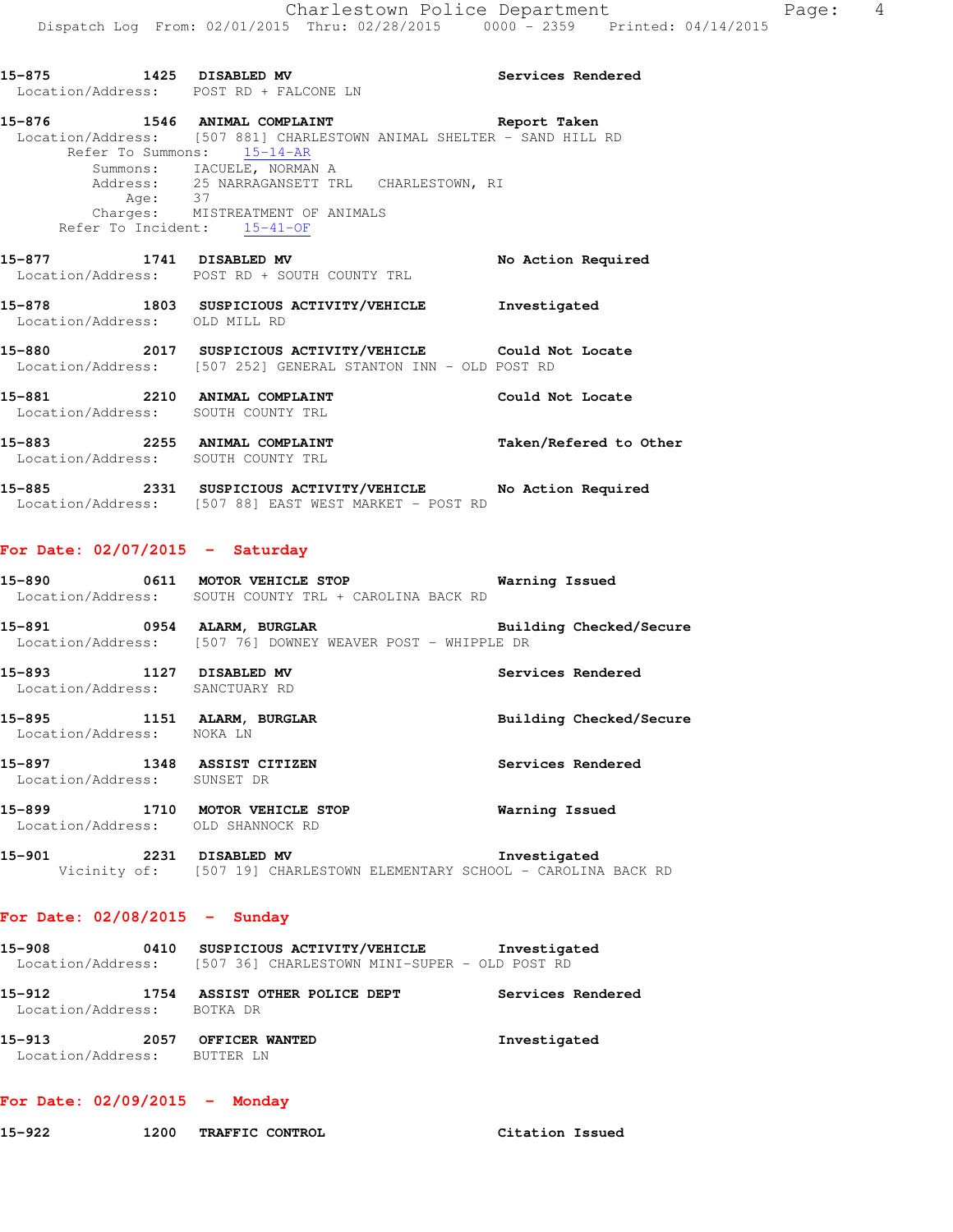**15-923 1212 ASSIST OTHER AGENCY Services Rendered**  Location/Address: [507 372] SOUTH SHORE MENTAL HEALTH - OLD POST RD

**15-928 1503 DISABLED MV Services Rendered**  Location/Address: POST RD + TAMANACO DR

**15-929 1622 TRAFFIC CONTROL Services Rendered**  Location/Address: POST RD + WEST BEACH RD

**15-930 1651 ROAD HAZARD/OBSTRUCTION Removed Hazard**  Location/Address: POST RD + SOUTH COUNTY TRL **15-933 1834 OFFICER WANTED Investigated** 

Location/Address: BISCUIT CITY RD

**15-935 2318 DISABLED MV Investigated**  Vicinity of: SHUMANKANUC HILL RD + KING'S FACTORY RD

## **For Date: 02/10/2015 - Tuesday**

**15-942 0806 TRAFFIC CONTROL Services Rendered**  Location/Address: [507 19] CHARLESTOWN ELEMENTARY SCHOOL - CAROLINA BACK RD

**15-944 1019 TRAFFIC CONTROL No Action Required**  Location/Address: [507 266] RTE 1 @ WILLOWS - POST RD

**15-945 1021 COMPLAINT Investigated**  Location/Address: TOADSTOOL KNL

15-947 1152 ALARM, BURGLAR **Building Checked/Secure** Location/Address: [507 682] OLD SHANNOCK RD

**15-948 1302 MOTOR VEHICLE STOP Warning Issued**  Location/Address: POST RD + KING'S FACTORY RD

15-949 **1505** TRAFFIC CONTROL **15-949** No Action Required Location/Address: [507 19] CHARLESTOWN ELEMENTARY SCHOOL - CAROLINA BACK RD

**15-950 1556 DISABLED MV Services Rendered**  Location/Address: POST RD + SOUTH COUNTY TRL

**15-951 1606 MOTOR VEHICLE STOP Warning Issued**  Location/Address: [507 269] RTE 1 @ DRIVING RANGE - POST RD

**15-952 1623 FOLLOW-UP INVESTIGATION Could Not Locate**  Location/Address: NARRAGANSETT TRL

**15-953 1658 MOTOR VEHICLE STOP Warning Issued**  Location/Address: RICHMOND TOWN LINE - CAROLINA BACK RD

**15-954 1850 MOTOR VEHICLE COMPLAINT Could Not Locate**  Location/Address: POST RD

**15-955 1955 FOLLOW-UP INVESTIGATION No Action Required**  Location/Address: NARRAGANSETT TRL

#### **For Date: 02/11/2015 - Wednesday**

**15-963 0857 ASSIST OTHER AGENCY No Action Required**  Location/Address: KLONDIKE RD **15-964 0907 TRAFFIC CONTROL No Action Required**  Vicinity of: [507 19] CHARLESTOWN ELEMENTARY SCHOOL - CAROLINA BACK RD

**15-969 1223 ASSIST OTHER POLICE DEPT No Action Required**  Location/Address: COVE POINT WEST RD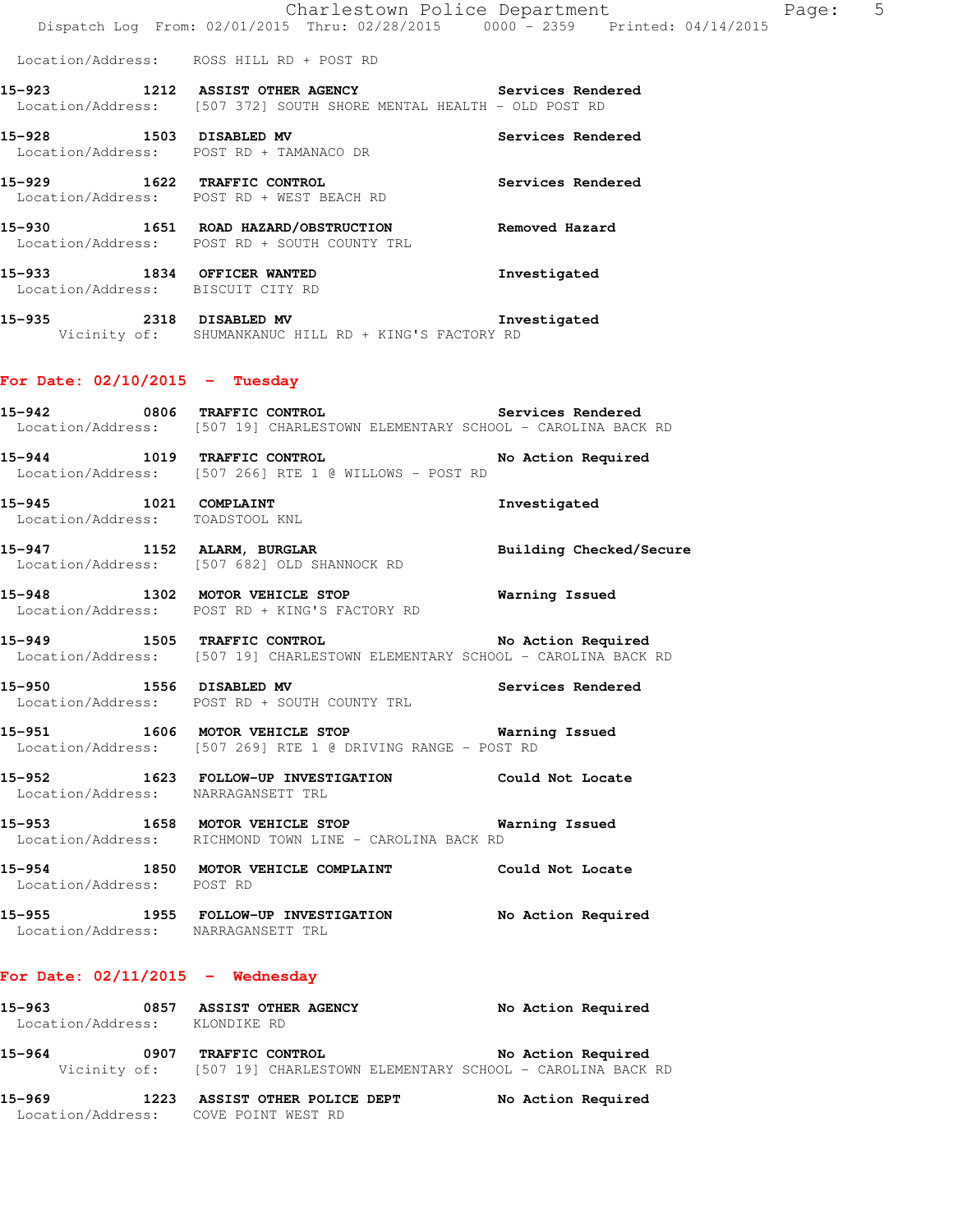Location/Address: OLD POST RD **15-971 1328 MVA - W/Injury/Fluid/Hazard Transported to Hospital**  Vicinity of: [507 270] RTE 1 @ BURLINGAME - POST RD Refer To Accident:  $15-24-AC$ 

**15-970 1226 ASSIST OTHER AGENCY Services Rendered** 

**15-972 1350 ANNOYING PHONE CALLS Investigated**  Location/Address: STILL WATER RD **15-973 1813 ALARM, BURGLAR False Alarm**  Location/Address: ELIZABETH COOPER DR

**15-976 2157 MOTOR VEHICLE STOP Warning Issued**  Location/Address: POST RD + WILDFLOWER RD

## **For Date: 02/12/2015 - Thursday**

| 15–978                              | 0108 | <b>DISABLED MV</b><br>Location/Address: POST RD + SOUTH COUNTY TRL | Investigated      |
|-------------------------------------|------|--------------------------------------------------------------------|-------------------|
| 15–980<br>Location/Address: POST RD |      | 0152 ASSIST OTHER POLICE DEPT                                      | Services Rendered |

15-982 0236 HOUSE CHECK **Investigated** Location/Address: SOUTH COUNTY TRL

**15-985 0723 ASSIST OTHER POLICE DEPT Services Rendered**  Location/Address: [507 275] RTE 1 @ WESTERLY LINE - POST RD

**15-987 0806 ASSIST OTHER AGENCY Services Rendered**  Location: RTE112/RICHMOND LINE

#### **15-989 0950 EMBEZZELMENT/FRAUD/FORGERY Report Taken**  Location/Address: WEST BEACH RD Refer To Incident: 15-42-OF

**15-994 1115 ASSIST CITIZEN Services Rendered**  Location/Address: FOXTROT DR **15-998 1231 FIRE, OTHER Investigated**  Location/Address: WEST WAY **15-999 1412 FIRE, STRUCTURE Extinquished** 

 Location/Address: BUCKEYE BROOK RD **15-1000 1506 ASSIST CITIZEN Services Rendered** 

 Location/Address: BUCKEYE BROOK RD **15-1001 1535 MOTOR VEHICLE STOP Warning Issued**  Location/Address: SOUTH COUNTY TRL + NEW BISCUIT CITY RD

**15-1002 1610 EMBEZZELMENT/FRAUD/FORGERY Report Taken**  Location/Address: [507 642] CHARLESTOWN POLICE DEPARTMENT - OLD POST RD Refer To Incident: 15-43-OF

**15-1004 1936 MOTOR VEHICLE COMPLAINT Investigated**  Location/Address: [507 275] RTE 1 @ WESTERLY LINE - POST RD

#### **For Date: 02/13/2015 - Friday**

**15-1006 0023 ALARM, BURGLAR Building Checked/Secure**  Location/Address: [507 509] WEST BEACH RD **15-1012 0506 TRAFFIC CONTROL Services Rendered**  Location/Address: [507 226] QUONOCHONTAUG GRANGE - POST RD

**15-1015 1051 MOTOR VEHICLE COMPLAINT No Action Required**  Vicinity of: KLONDIKE RD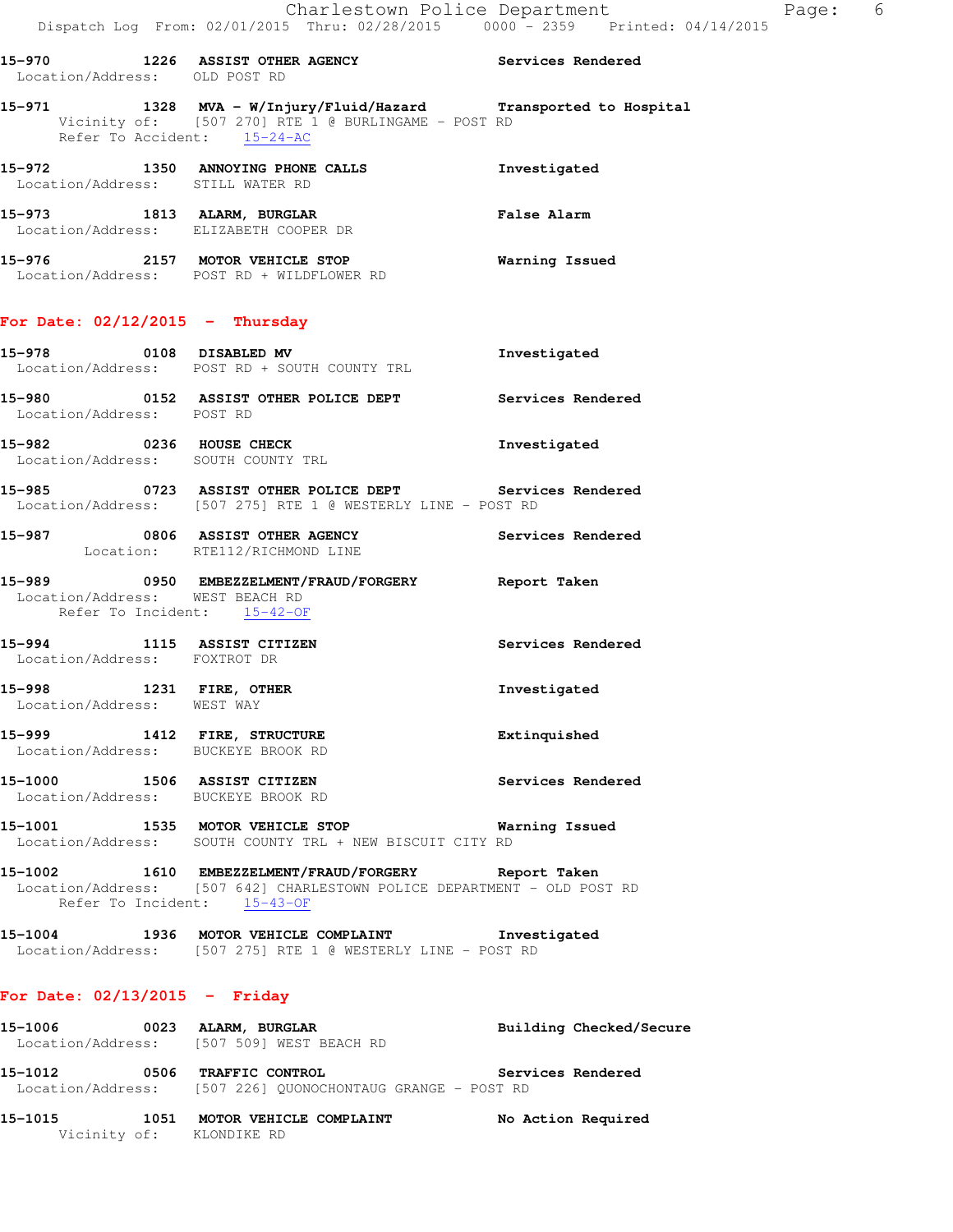| 15-1019<br>1230<br>Location/Address: | FOLLOW-UP INVESTIGATION<br>BISCUIT CITY RD    | Investigated      |
|--------------------------------------|-----------------------------------------------|-------------------|
| 15-1020<br>1349<br>Location/Address: | MOTOR VEHICLE STOP<br>WEST BEACH RD + POST RD | Warning Issued    |
| 15-1021<br>1354<br>Location/Address: | FOLLOW-UP INVESTIGATION<br>NARRAGANSETT TRL   | Unfounded         |
| 1819<br>15-1023<br>Location/Address: | SUSPICIOUS ACTIVITY/VEHICLE<br>DRIFTWOOD DR   | Services Rendered |
| 15-1025<br>2334<br>Location/Address: | MOTOR VEHICLE STOP<br>POST RD + ROSS HILL RD  | Warning Issued    |

## **For Date: 02/14/2015 - Saturday**

| 15-1030 | 0049 | MOTOR VEHICLE STOP                                    | Arrest (s) Made   |  |
|---------|------|-------------------------------------------------------|-------------------|--|
|         |      | Location/Address: SOUTH COUNTY TRL + NARROW LN        |                   |  |
|         |      | Refer To Arrest: 15-11-AR                             |                   |  |
|         |      | Arrest: OUARRY, NATHAN R                              |                   |  |
|         |      | Address: 144 CAROLINA BACK RD CHARLESTOWN, RI         |                   |  |
|         | Age: | 37                                                    |                   |  |
|         |      | Charges: DRIVING AFTER DENIAL, SUS/REVOCATION-LICENSE |                   |  |
| 15-1034 | 0217 | <b>TRANSPORT</b>                                      | Services Rendered |  |
|         |      | Location/Address: CAROLINA BACK RD                    |                   |  |
|         |      |                                                       |                   |  |

| 15-1041<br>Location/Address: | 1057 | DISABLED MV<br>OLD MILL RD + FOXTROT DR | Investigated      |
|------------------------------|------|-----------------------------------------|-------------------|
| 15-1042                      | 1201 | WELL BEING CHECK                        | Services Rendered |

- Location/Address: SONQUIPAUG RD
- **15-1045 1727 MVA Minor Investigated**  Location/Address: [507 83] MEADOW BROOK INN - CAROLINA BACK RD

## **For Date: 02/15/2015 - Sunday**

| 15-1051<br>Location/Address: | 0909 | MVA - Minor<br>TOURIST INFO - POST RD                                                                     | Services Rendered |
|------------------------------|------|-----------------------------------------------------------------------------------------------------------|-------------------|
| 15-1053                      |      | 1314 MVA - W/Injury/Fluid/Hazard<br>Location/Address: POST RD + FALCONE LN<br>Refer To Accident: 15-25-AC | Investigated      |
| 15-1054                      | 1532 | MVA - Minor<br>Location/Address: POST RD + FALCONE LN                                                     | Services Rendered |
| 15-1056<br>Location/Address: | 1901 | SUSPICIOUS ACTIVITY/VEHICLE<br>BAPTIST CHURCH - OLD POST RD                                               | Services Rendered |
| 15–1059<br>Location/Address: | 2208 | MOTOR VEHICLE STOP<br>POST RD + NARROW LN                                                                 | Warning Issued    |

#### **For Date: 02/16/2015 - Monday**

| 15-1066<br>Location/Address: | 0339 | MVA - Minor<br>SHANNOCK RD + CEDAR MEADOWS RD | Investigated            |
|------------------------------|------|-----------------------------------------------|-------------------------|
| 15-1067<br>Location/Address: | 0713 | ALARM, BURGLAR<br>PARTRIDGE RUN               | Building Checked/Secure |
| 15-1068<br>Location/Address: | 0801 | ROAD HAZARD/OBSTRUCTION<br>BURDICKVILLE RD    | Services Rendered       |
| 15-1069                      | 1224 | DISABLED MV                                   | Services Rendered       |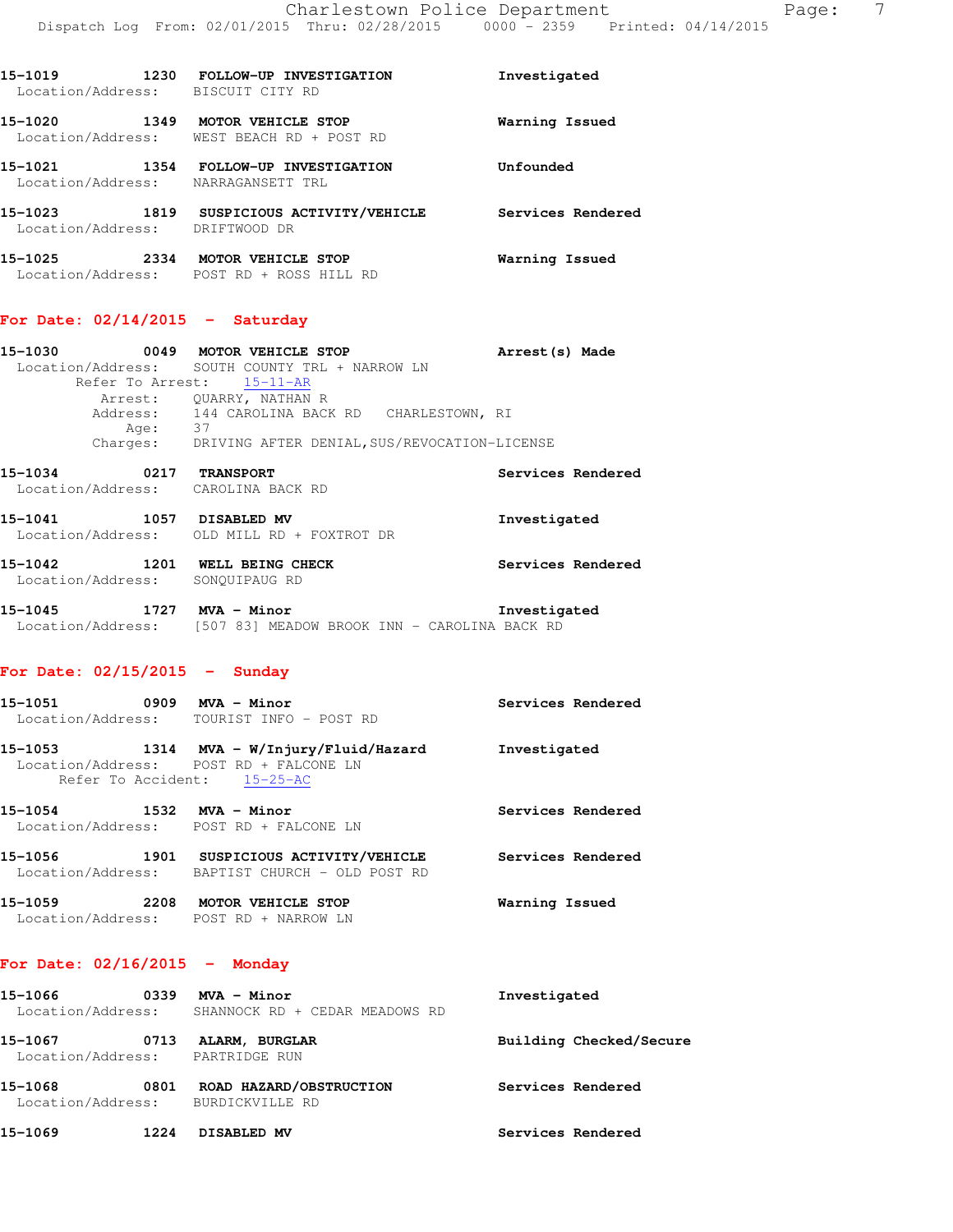|                                                                                                                              |                                                                                                                        | Charlestown Police Department<br>Page: 8 |  |
|------------------------------------------------------------------------------------------------------------------------------|------------------------------------------------------------------------------------------------------------------------|------------------------------------------|--|
|                                                                                                                              | Dispatch Log From: 02/01/2015 Thru: 02/28/2015 0000 <sup>-</sup> 2359 Printed: 04/14/2015                              |                                          |  |
| Location/Address: KING'S FACTORY RD                                                                                          |                                                                                                                        |                                          |  |
|                                                                                                                              | 15-1071 1628 SUSPICIOUS ACTIVITY/VEHICLE Services Rendered<br>Location/Address: PROSSER TRL + EAST QUAIL RUN           |                                          |  |
|                                                                                                                              | 15-1072 1635 DISABLED MV<br>Location/Address: SHUMANKANUC HILL RD + BUCKEYE BROOK RD                                   | Investigated                             |  |
| Location/Address: POST RD + MEADOW LN                                                                                        | 15-1074 2037 MOTOR VEHICLE STOP                                                                                        | No Action Required                       |  |
| For Date: $02/17/2015$ - Tuesday                                                                                             |                                                                                                                        |                                          |  |
| 15-1083 0235 OFFICER WANTED<br>Location/Address: BURDICKVILLE RD                                                             |                                                                                                                        | Investigated                             |  |
| 15-1089 1042 MVA - Minor<br>Location/Address: SOUTH COUNTY TRL<br>Refer To Accident: 15-26-AC<br>Refer To Accident: 15-26-AC |                                                                                                                        | Report Taken                             |  |
| 15-1090 1231 DISABLED MV<br>Location/Address: AUBURN DR                                                                      |                                                                                                                        | Services Rendered                        |  |
| Location/Address: SHERMAN AVE                                                                                                | 15-1091 1439 ROAD HAZARD/OBSTRUCTION                                                                                   | Investigated                             |  |
| 15-1092 1448 FIRE, OTHER<br>Location/Address: PROSSER TRL                                                                    |                                                                                                                        | Investigated                             |  |
| Location/Address: POST RD + NARROW LN                                                                                        | 15-1093 1610 MOTOR VEHICLE STOP                                                                                        | No Action Required                       |  |
| 15-1094   1621   COMPLAINT<br>Location/Address: [507 642] NARROW LN<br>Refer To Incident: 15-44-OF                           |                                                                                                                        | Report Taken                             |  |
|                                                                                                                              | 15-1095 1730 MOTOR VEHICLE STOP 6 Warning Issued<br>Location/Address: [507 1] CHARLESTOWN TOWN HALL - SOUTH COUNTY TRL |                                          |  |
| 1847 COMPLAINT<br>15-1096<br>Location/Address: SAND HILL RD                                                                  |                                                                                                                        | No Action Required                       |  |
| Location/Address: POST RD                                                                                                    | 15-1097 1851 MOTOR VEHICLE COMPLAINT Could Not Locate                                                                  |                                          |  |
|                                                                                                                              | 15-1099 2107 MOTOR VEHICLE STOP<br>Location/Address: SOUTH COUNTY TRL + JACOB PERRY DR                                 | Warning Issued                           |  |
|                                                                                                                              | 15-1101 2318 ALARM, CO DETECTOR<br>Location/Address: [507 752] SHANNOCK RD                                             | Investigated                             |  |
| For Date: $02/18/2015$ - Wednesday                                                                                           |                                                                                                                        |                                          |  |
| Refer To Accident: 15-27-AC                                                                                                  | 15-1111 1043 MVA - Minor<br>Vicinity of: [507 1] CHARLESTOWN TOWN HALL - SOUTH COUNTY TRL                              | Investigated                             |  |
|                                                                                                                              | 15-1112 1150 ALARM, BURGLAR<br>Location/Address: [507 692] PEQUOT DR                                                   | <b>False Alarm</b>                       |  |
| Location/Address: LIISA DR<br>Refer To Incident: 15-45-OF                                                                    | 15-1113 1152 EMBEZZELMENT/FRAUD/FORGERY Report Taken                                                                   |                                          |  |
|                                                                                                                              | 15-1116 2118 MOTOR VEHICLE STOP<br>Location/Address: ALTON CAROLINA RD + HILLTOP DR                                    | Citation Issued                          |  |
| Location/Address: SCAPA FLOW RD                                                                                              | 15-1117 2311 DOMESTIC/Assault/Diso/Other Arrest(s) Made                                                                |                                          |  |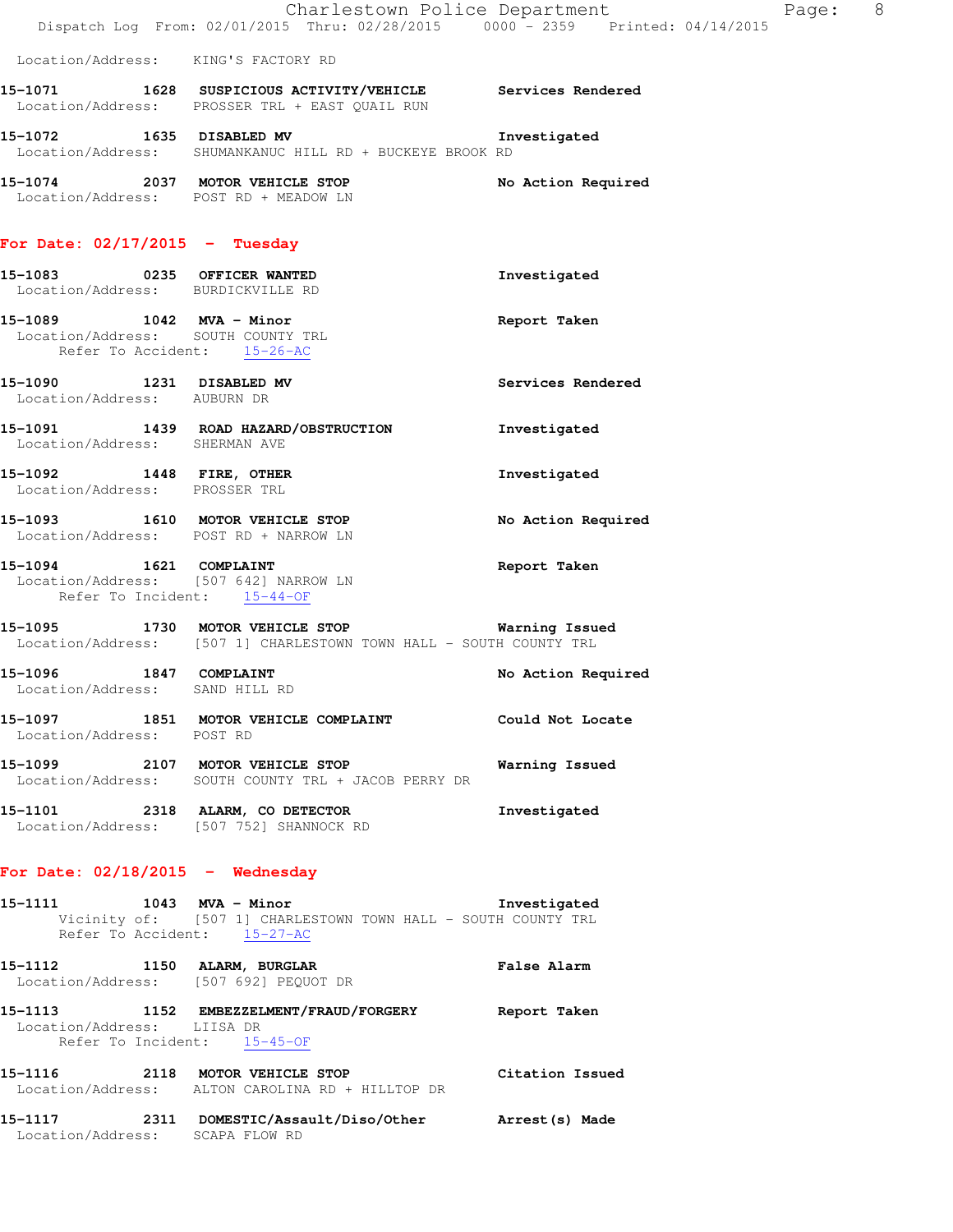Refer To Arrest: 15-12-AR

 Juvenile Arrest Age: 16 Charges: SIMPLE ASSAULT OR BATTERY

# **For Date: 02/19/2015 - Thursday**

| Location/Address: MAPLE LAKE FARM RD           |                                                                                          | Investigated       |
|------------------------------------------------|------------------------------------------------------------------------------------------|--------------------|
| 15–1121<br>Location/Address: KING'S FACTORY RD | 0646 MVA - Minor                                                                         | No Action Required |
| 15-1126<br>1410                                | FOUND/LOST PROPERTY<br>Vicinity of: OLD MILL DINER - SOUTH COUNTY TRL + CAROLINA BACK RD | Investigated       |
| 15-1127                                        | 1629 ASSIST CITIZEN<br>Location/Address: [507 31] BLUE SHUTTERS BEACH - EAST BEACH RD    | Services Rendered  |
| 15-1128<br>Refer To Incident: 15-46-OF         | 1709 HOUSE CHECK<br>Location/Address: CHARLESTOWN BEACH RD                               | Services Rendered  |
| 15-1130<br>1955<br>Location/Address:           | <b>DISABLED MV</b><br>SOUTH COUNTY TRL + NARROW LN                                       | Services Rendered  |

#### **For Date: 02/20/2015 - Friday**

| 15–1137                                | 1047 | ALARM, BURGLAR<br>Location/Address: [507 851] EAST BEACH RD            | No Action Required |
|----------------------------------------|------|------------------------------------------------------------------------|--------------------|
| 15–1141                                | 1517 | ASSIST OTHER POLICE DEPT<br>Location/Address: DUNN'S CORNERS - POST RD | Services Rendered  |
| 15–1142<br>Location/Address: AUBURN DR | 1517 | ASSIST OTHER POLICE DEPT                                               | Services Rendered  |
| 15–1143<br>Location/Address:           | 1633 | MOTOR VEHICLE STOP<br>POST RD + WEST BEACH RD                          | Warning Issued     |

**15-1144 1729 COMPLAINT Investigated**  Location/Address: [507 642] CHARLESTOWN POLICE DEPARTMENT - OLD POST RD Refer To Incident: 15-47-OF

**15-1145 1833 ALARM, FIRE Investigated**  Location/Address: [507 33] BROOKSIDE APARTMENTS - SOUTH COUNTY TRL

**15-1147 2225 SUSPICIOUS ACTIVITY/VEHICLE Investigated**  Location/Address: [507 72] CUMBERLAND FARMS - OLD POST RD

# **For Date: 02/21/2015 - Saturday**

| 15–1156                      | 0946 | MVA - Minor                                                                                       | Investigated       |
|------------------------------|------|---------------------------------------------------------------------------------------------------|--------------------|
| 15–1155<br>Location/Address: | 0920 | FIRE, OTHER<br>CENTER ST                                                                          | Services Rendered  |
| 15–1154                      | 0807 | TRAFFIC CONTROL<br>Location/Address: POST RD + SCHOOLHOUSE POND RD                                | No Action Required |
| 15-1150<br>Location/Address: | 0054 | DOMESTIC/Assault/Diso/Other<br>LAURI DR<br>Refer To Incident: 15-48-OF                            | Services Rendered  |
| 15-1149                      |      | $0014$ MVA - Minor<br>Location/Address: SOUTH COUNTY TRL + POST RD<br>Refer To Accident: 15-28-AC | Report Taken       |

Location/Address: CAROLINA BACK RD + ALTON CAROLINA RD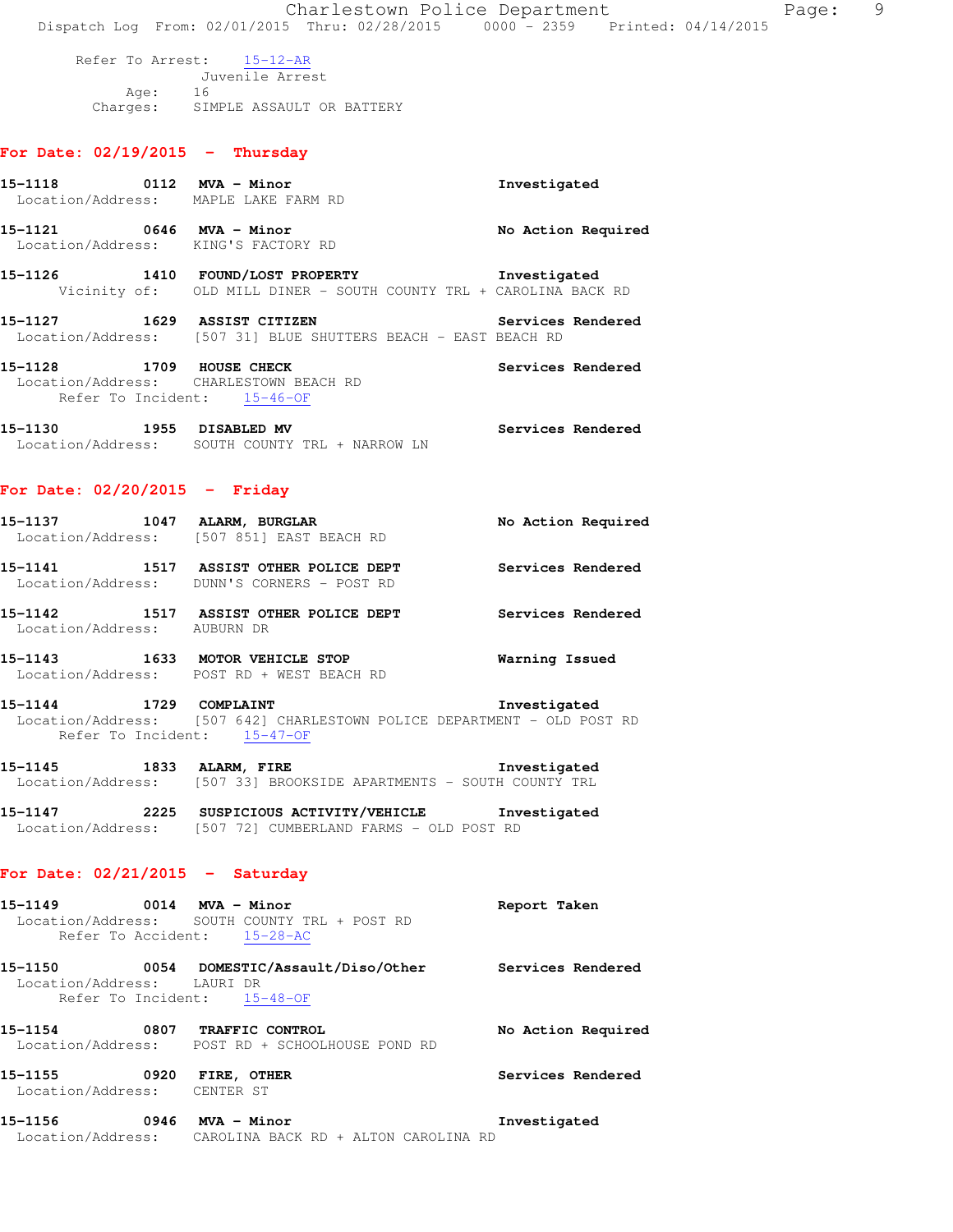|                                                                                                       | Dispatch Log From: 02/01/2015 Thru: 02/28/2015 0000 - 2359 Printed: 04/14/2015                                                     | Charlestown Police Department<br>Page: 10 |  |
|-------------------------------------------------------------------------------------------------------|------------------------------------------------------------------------------------------------------------------------------------|-------------------------------------------|--|
| Refer To Accident: 15-29-AC                                                                           |                                                                                                                                    |                                           |  |
| Location/Address: FIFTH AVE                                                                           | 15-1162 1747 WELL BEING CHECK                                                                                                      | Investigated                              |  |
| Location/Address: SHANNOCK RD                                                                         | 15-1164 2144 ASSIST OTHER POLICE DEPT Services Rendered                                                                            |                                           |  |
| Location/Address: WILLOW RD                                                                           | 15-1166 2322 WELL BEING CHECK Services Rendered                                                                                    |                                           |  |
| Refer To Incident: 15-49-OF                                                                           | 15-1167  2356 DOMESTIC/Assault/Diso/Other  Investigated<br>Location/Address: [507 420] ARNOLDA ROUND RD                            |                                           |  |
| For Date: 02/22/2015 - Sunday                                                                         |                                                                                                                                    |                                           |  |
| Location/Address: ROSS HILL RD<br>Refer To Incident: 15-50-OF                                         | 15-1168 0049 DIS CONDUCT / FIGHT                                                                                                   | Transported to Hospital                   |  |
| 15-1169 0100 OFFICER WANTED<br>Location/Address: ROSS HILL RD<br>Refer To Incident: 15-50-OF          |                                                                                                                                    | Investigated                              |  |
|                                                                                                       | 15-1171 0944 TRAFFIC CONTROL<br>Location/Address: POST RD + TAMANACO DR                                                            | Services Rendered                         |  |
| Refer To Incident: 15-51-OF                                                                           | 15-1172 1127 MOTOR VEHICLE COMPLAINT Report Taken<br>Location/Address: [507 642] CHARLESTOWN POLICE DEPARTMENT - OLD POST RD       |                                           |  |
| 15-1173 1144 OFFICER WANTED<br>Location/Address: [507 798] CARDINAL LN<br>Refer To Incident: 15-52-OF |                                                                                                                                    | Report Taken                              |  |
| Refer To Accident: 15-30-AC                                                                           | 15-1175 1218 MVA - Minor 15-1175<br>Location/Address: MAPLE LAKE FARM RD + SHANNOCK RD                                             |                                           |  |
| 1241 MVA - Minor<br>15-1176<br>Location/Address: KLONDIKE RD                                          |                                                                                                                                    | No Action Required                        |  |
| 15-1178 1336 ANIMAL COMPLAINT                                                                         | Location/Address: KING'S FACTORY RD + POST RD                                                                                      | Services Rendered                         |  |
| 15-1179 1735 MOTOR VEHICLE STOP<br>Location/Address: SOUTH COUNTY TRL                                 |                                                                                                                                    | Warning Issued                            |  |
|                                                                                                       | 15-1180 1741 MOTOR VEHICLE STOP<br>Location/Address: SHANNOCK RD + HAWKSBILL WAY                                                   | Warning Issued                            |  |
| Location/Address: ROSS HILL RD                                                                        | 15-1181 1830 PSYCHOLOGICAL EMERGENCY                                                                                               | Transported to Hospital                   |  |
|                                                                                                       | 15-1183  2107  SUSPICIOUS ACTIVITY/VEHICLE  Services Rendered<br>Location/Address: [507 61] CHARLESTOWN GALLERY - SOUTH COUNTY TRL |                                           |  |
| For Date: $02/23/2015$ - Monday                                                                       |                                                                                                                                    |                                           |  |
| 15-1196<br>Location/Address: KING'S FACTORY RD                                                        | 0820 ASSIST CITIZEN                                                                                                                | Investigated                              |  |

Refer To Incident: 15-53-OF **15-1201 1210 DISABLED MV Could Not Locate**  Location/Address: POST RD + SOUTH COUNTY TRL

**15-1204 1350 ALARM, BURGLAR False Alarm**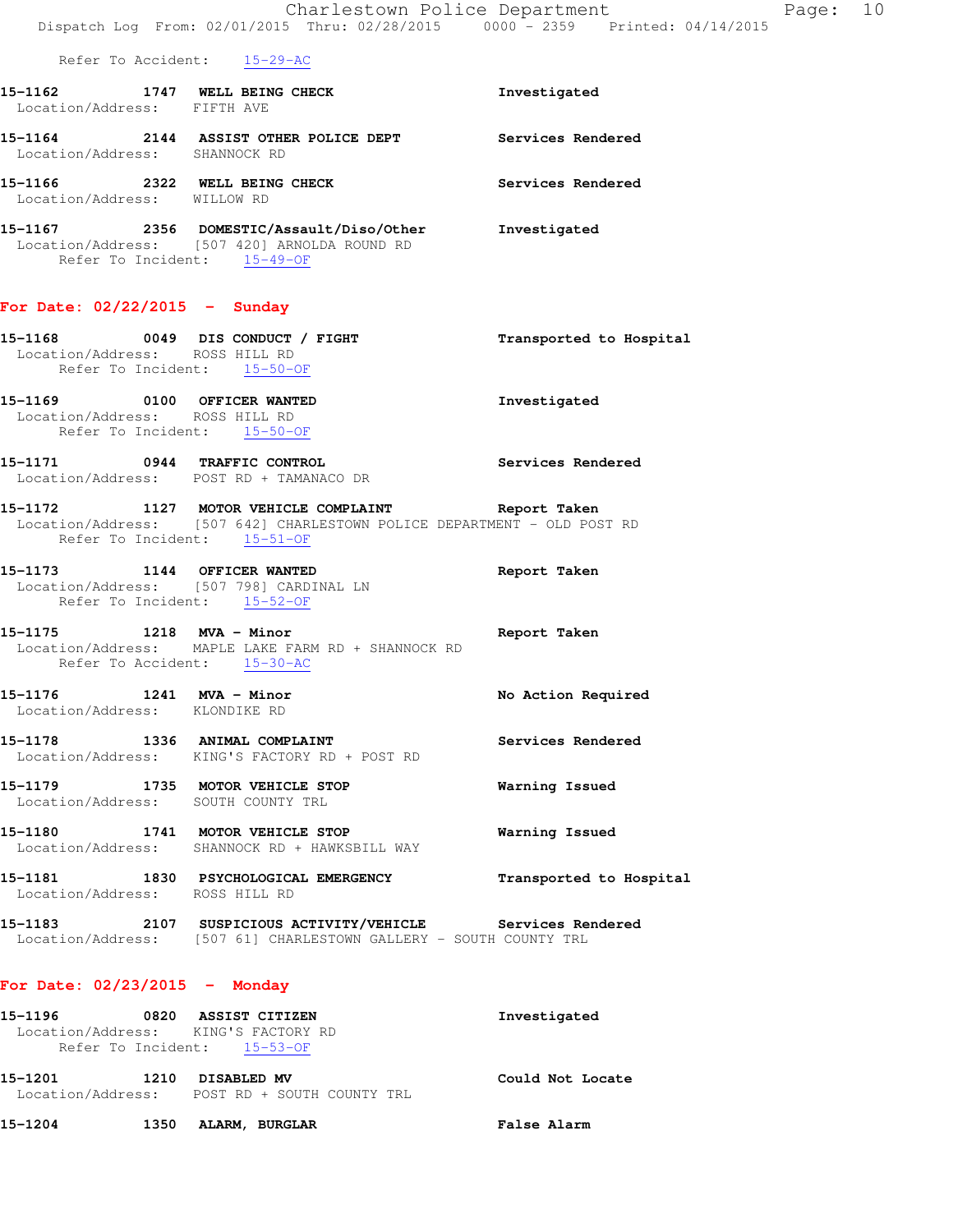Location/Address: CAROLINA BACK RD

- **15-1205 1400 FIRE, OTHER Investigated**  Location/Address: [507 83] MEADOW BROOK INN - CAROLINA BACK RD
- **15-1206 1405 ASSIST CITIZEN Investigated**  Location/Address: SOUTH LEWIS ST
- **15-1208 1620 MOTOR VEHICLE STOP Arrest(s) Made**  Vicinity of: CAROLINA BACK RD Refer To Summons: 15-13-AR Summons: PARROTT, MIRIAM Address: 473 CAROLINA BACK RD CHARLESTOWN, RI Age: 43 Charges: DRIVING WITHOUT/EXPIRED LICENSE
- **15-1209 1647 FOLLOW-UP INVESTIGATION Services Rendered**  Location/Address: SOUTH LEWIS ST **15-1210 1728 DISABLED MV Services Rendered**  Location/Address: POST RD + NARROW LN **15-1211 1954 ALARM, BURGLAR Building Checked/Secure**
- Location/Address: SHORE DR

#### **For Date: 02/24/2015 - Tuesday**

- **15-1214 0033 SUSPICIOUS ACTIVITY/VEHICLE Investigated**  Location/Address: [507 889] STONEY HILL FARM - SHUMANKANUC HILL RD **15-1217 0154 DISABLED MV Investigated**  Location/Address: POST RD + FALCONE LN
- **15-1223 0500 MOTOR VEHICLE COMPLAINT Investigated**  Location/Address: BURDICKVILLE RD
- **15-1225 0522 MOTOR VEHICLE STOP Warning Issued**  Location/Address: [507 284] RTE 91 @ RICHMOND LINE - ALTON CAROLINA RD
- **15-1226 0554 ALARM, BURGLAR Building Checked/Secure**  Location/Address: [507 866] TOP GUNS RI - CROSSLAND ST
- **15-1228 1023 MVA Minor Services Rendered**  Location/Address: SOUTH NIANTIC DR
- **15-1232 1724 MOTOR VEHICLE COMPLAINT Investigated**  Location/Address: [507 29] ARROWHEAD DENTAL - SOUTH COUNTY TRL

#### **For Date: 02/25/2015 - Wednesday**

- **15-1237 0158 MOTOR VEHICLE COMPLAINT Investigated**  Location/Address: CASTLE ROCK DR
- **15-1238 0211 DISABLED MV Services Rendered**  Location/Address: [507 272] RTE 1 @ WILCOX TAVERN - POST RD
- **15-1239 0855 WELL BEING CHECK Investigated**  Location/Address: FOXTROT DR
- **15-1240 1011 EMBEZZELMENT/FRAUD/FORGERY Report Taken**  Location/Address: LAKESIDE DR Refer To Incident: 15-54-OF
- **15-1242 1423 DISABLED MV Investigated**  Location/Address: [507 850] CROSS MILLS FIRE STATION - OLD POST RD
- **15-1244 1713 ASSIST CITIZEN Arrest(s) Made**  Location/Address: JOSEPHINE DR Refer To Arrest: 15-15-AR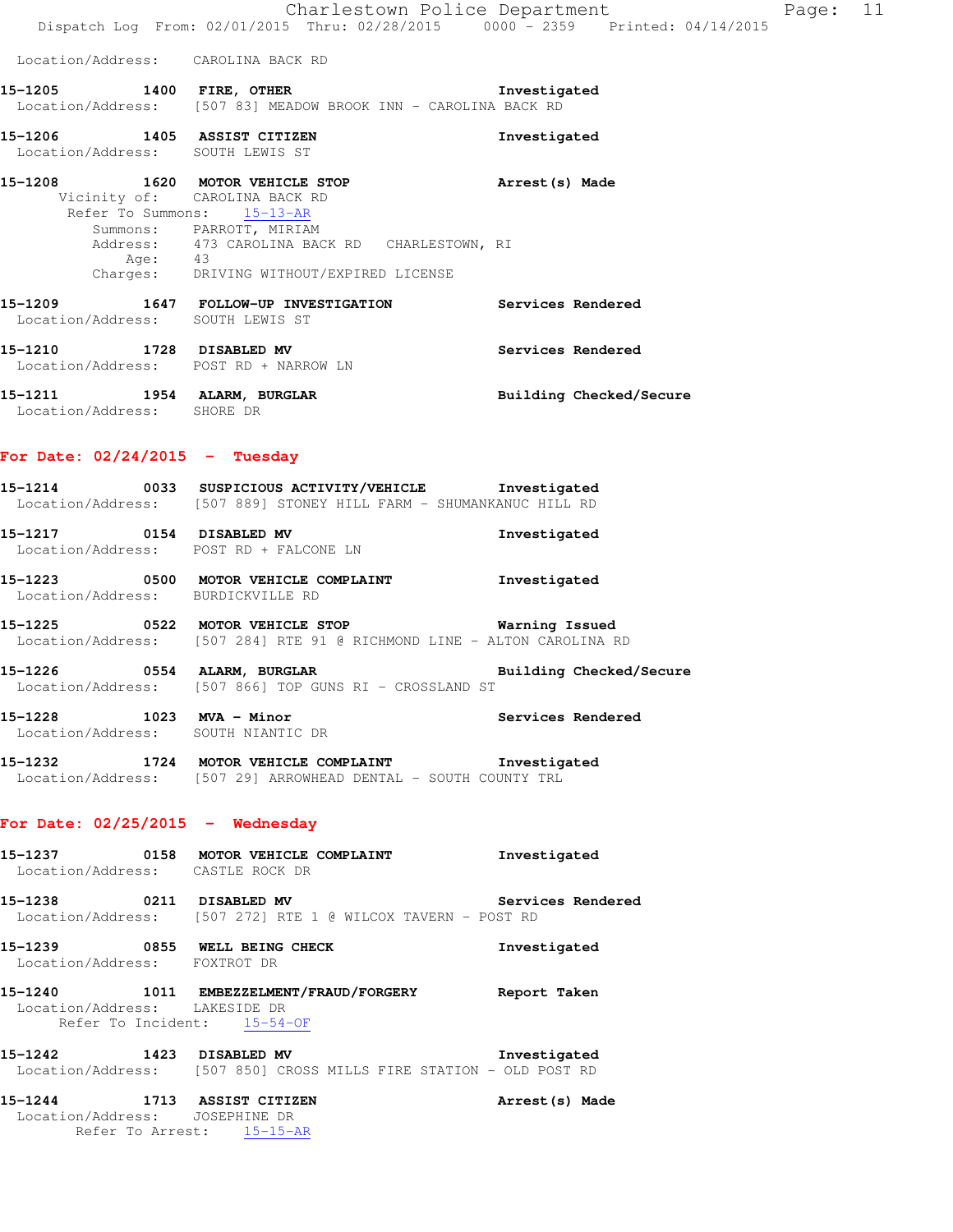|                                                                    |                                                                                                                                                                                                       | Charlestown Police Department | Page: 12 |  |
|--------------------------------------------------------------------|-------------------------------------------------------------------------------------------------------------------------------------------------------------------------------------------------------|-------------------------------|----------|--|
|                                                                    | Dispatch Log From: 02/01/2015 Thru: 02/28/2015 0000 - 2359 Printed: 04/14/2015                                                                                                                        |                               |          |  |
|                                                                    | Arrest: FAYERWEATHER, SHAWN<br>Address: 68 OLD MILL RD CHARLESTOWN, RI<br>Age: 43                                                                                                                     |                               |          |  |
|                                                                    | Charges: BENCH WARRANT ISSUED FROM 4TH DISTRICT COURT<br>BENCH WARRANT ISSUED FROM 6TH DISTRICT COURT<br>BENCH WARRANT ISSUED FROM 6TH DISTRICT COURT<br>BENCH WARRANT ISSUED FROM 6TH DISTRICT COURT |                               |          |  |
|                                                                    | 15-1246 1900 DISABLED MV<br>Location/Address: [507 247] BORDER HILL TRAILER PARK - SOUTH COUNTY TRL                                                                                                   | Services Rendered             |          |  |
|                                                                    | 15-1247 2342 MOTOR VEHICLE STOP Citation Issued<br>Location/Address: SOUTH COUNTY TRL + SHANNOCK RD                                                                                                   |                               |          |  |
| For Date: $02/26/2015$ - Thursday                                  |                                                                                                                                                                                                       |                               |          |  |
| Location/Address: POST RD                                          | 15-1251 0250 MOTOR VEHICLE COMPLAINT Could Not Locate                                                                                                                                                 |                               |          |  |
| Refer To Accident: 15-31-AC                                        | 15-1252 0336 MVA - Minor<br>Location/Address: [507 669] PASTORE LIESURE CENTER - KING'S FACTORY RD                                                                                                    | Report Taken                  |          |  |
|                                                                    | 15-1255 0904 TRANSPORT<br>Location/Address: [507 642] CHARLESTOWN POLICE DEPARTMENT - OLD POST RD                                                                                                     | Taken/Refered to Other        |          |  |
| Location/Address: CEDAR SWAMP PATH<br>Refer To Incident: 15-55-OF  | 15-1257 1247 EMBEZZELMENT/FRAUD/FORGERY                                                                                                                                                               | Investigated                  |          |  |
| 15-1259 1509 OFFICER WANTED                                        | Location/Address: MATUNUCK SCHOOLHOUSE RD                                                                                                                                                             | Investigated                  |          |  |
| Location/Address: CAROLINA BACK RD                                 | 15-1260 1903 ALARM, CO DETECTOR                                                                                                                                                                       | Investigated                  |          |  |
| 15-1263 2154 TRANSPORT<br>Location/Address: FALCONE LN             |                                                                                                                                                                                                       | Services Rendered             |          |  |
| For Date: $02/27/2015$ - Friday                                    |                                                                                                                                                                                                       |                               |          |  |
| 15-1268 0200 WELL BEING CHECK<br>Location/Address: TIMBER RIDGE RD |                                                                                                                                                                                                       | Taken to Family/Guardia       |          |  |
|                                                                    | 15-1270 0722 ASSIST OTHER AGENCY No Action Required<br>Location/Address: [507 36] CHARLESTOWN MINI-SUPER - OLD POST RD                                                                                |                               |          |  |
| Location/Address: BURLINGAME DR                                    | 15-1271 0753 ASSIST OTHER AGENCY                                                                                                                                                                      | No Action Required            |          |  |
| 15-1276 1130 TRAFFIC CONTROL<br>Location/Address: POST RD          |                                                                                                                                                                                                       | No Action Required            |          |  |
| Location/Address: SOUTH COUNTY TRL                                 | 15-1278 1305 MOTOR VEHICLE STOP                                                                                                                                                                       | Warning Issued                |          |  |
| Location/Address: SAND PLAIN RD                                    | 15-1279 1345 MOTOR VEHICLE STOP                                                                                                                                                                       | Warning Issued                |          |  |
| 1400 LARCENY<br>15-1280<br>Refer To Incident: 15-56-OF             | Location/Address: [507 62] OCEAN VIEW MOTEL - POST RD                                                                                                                                                 | Investigated                  |          |  |
| Location/Address: LAURI DR<br>Age: 28                              | 15-1282 1536 FOLLOW-UP INVESTIGATION Arrest(s) Made<br>Refer To Arrest: 15-16-AR<br>Arrest: FLYNN, JESSE<br>Address: 23 OLD RD CHARLESTOWN, RI                                                        |                               |          |  |